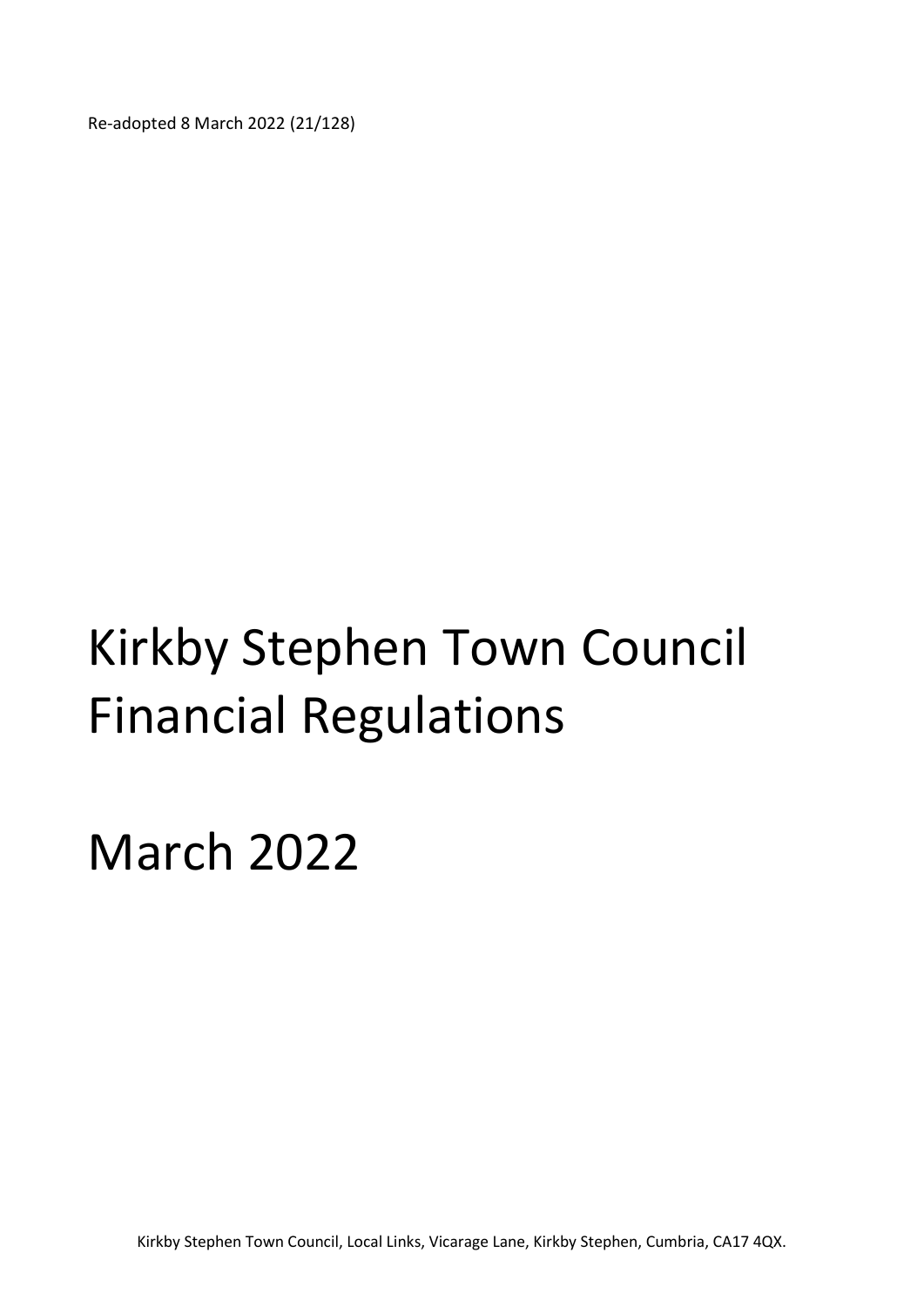These Regulations were presented to the council for approval at its meeting on the 5<sup>th</sup> March 2019 and are based on the Model Financial Regulations provided by The National Association of Local Councils. In order to avoid confusion specific (standard term) wording has been retained unedited with values changed in draft after consideration by the Clerk & RFO. It is noted that the model document has been drafted on the basis that the Clerk and RFO are not the same person and in places changes have been made to reflect this. It is recommended that this document is adopted unchanged and reviewed in the coming year.

A copy of the model regulations is available from The National Association of Local Councils. 109 GREAT RUSSELL STREET LONDON WC1B 3LD Tel: 020 7637 1865 website: www.nalc.gov.uk

#### Kirkby Stephen Town Council, Financial Regulations.

#### INDEX

| $\mathbf{1}$ . |                                                                           |
|----------------|---------------------------------------------------------------------------|
| 2.             |                                                                           |
| 3.             |                                                                           |
| 4.             |                                                                           |
| 5.             |                                                                           |
| 6.             |                                                                           |
| 7.             |                                                                           |
| 8.             |                                                                           |
| 9.             |                                                                           |
| 10.            |                                                                           |
| 11.            |                                                                           |
| 12.            | PAYMENTS UNDER CONTRACTS FOR BUILDING OR OTHER CONSTRUCTION WORKS (PUBLIC |
| 13.            |                                                                           |
| 14.            |                                                                           |
| 15.            |                                                                           |
| 16.            |                                                                           |
| 17.            |                                                                           |
| 18.            |                                                                           |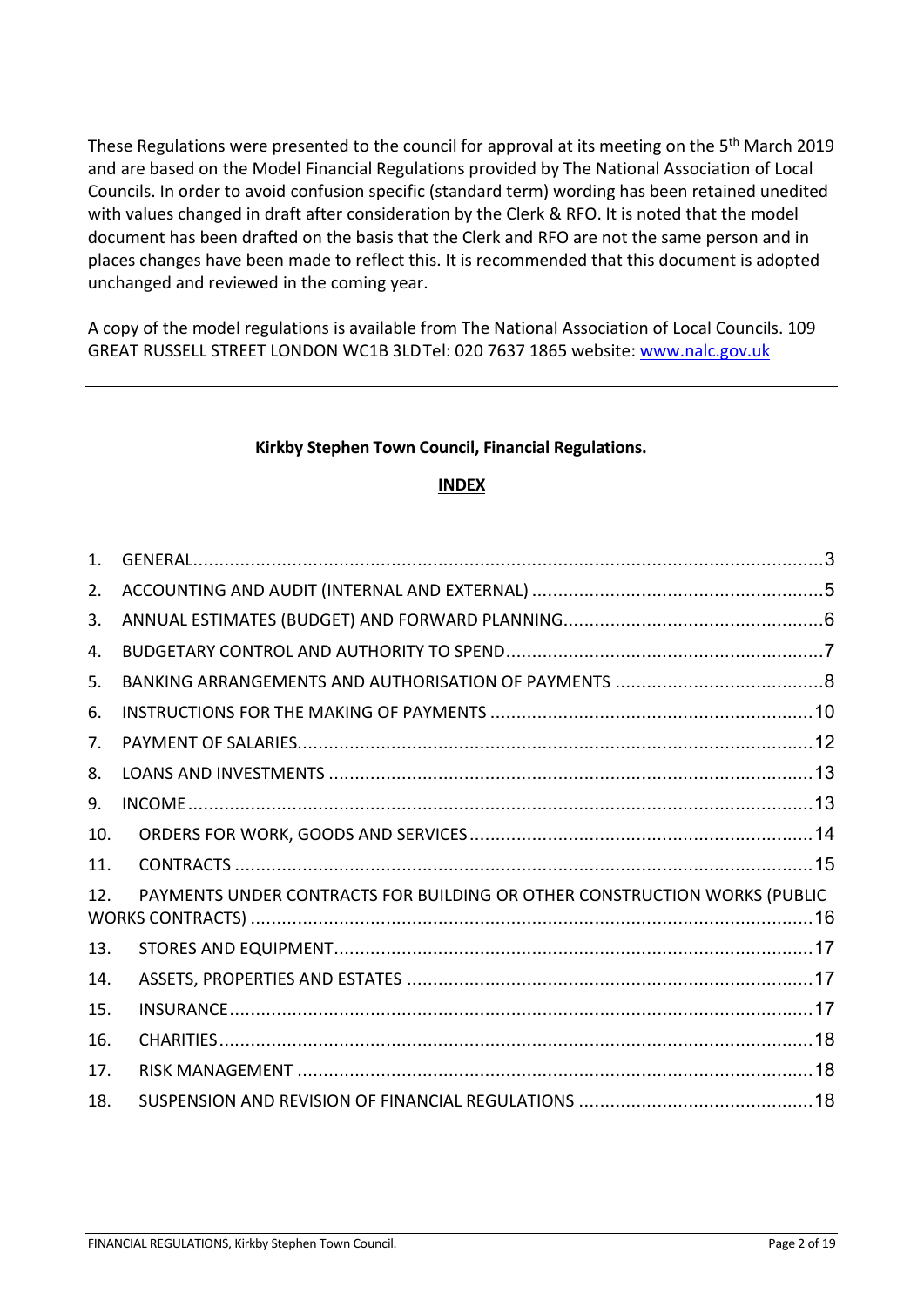These Financial Regulations were adopted by the Council at its Meeting held on 5 March 2019

## 1. GENERAL

- 1.1. These financial regulations govern the conduct of financial management by the council and may only be amended or varied by resolution of the council. Financial regulations are one of the council's three governing policy documents providing procedural guidance for members and officers. Financial regulations must be observed in conjunction with the council's standing orders and any individual financial regulations relating to contracts.
- 1.2. The council is responsible in law for ensuring that its financial management is adequate and effective and that the council has a sound system of internal control which facilitates the effective exercise of the council's functions, including arrangements for the management of risk.
- 1.3. The council's accounting control systems must include measures:
	- for the timely production of accounts;
	- that provide for the safe and efficient safeguarding of public money;
	- to prevent and detect inaccuracy and fraud; and
	- identifying the duties of officers.
- 1.4. These financial regulations demonstrate how the council meets these responsibilities and requirements.
- 1.5. At least once a year, prior to approving the Annual Governance Statement, the council must review the effectiveness of its system of internal control which shall be in accordance with proper practices.
- 1.6. Deliberate or wilful breach of these Regulations by an employee may give rise to disciplinary proceedings.
- 1.7. Members of Council are expected to follow the instructions within these Regulations and not to entice employees to breach them. Failure to follow instructions within these Regulations brings the office of councillor into disrepute.
- 1.8. The Clerk has been appointed as RFO for this council and these regulations will apply accordingly.
- 1.9. The RFO;
	- acts under the policy direction of the council;
	- administers the council's financial affairs in accordance with all Acts, Regulations and proper practices;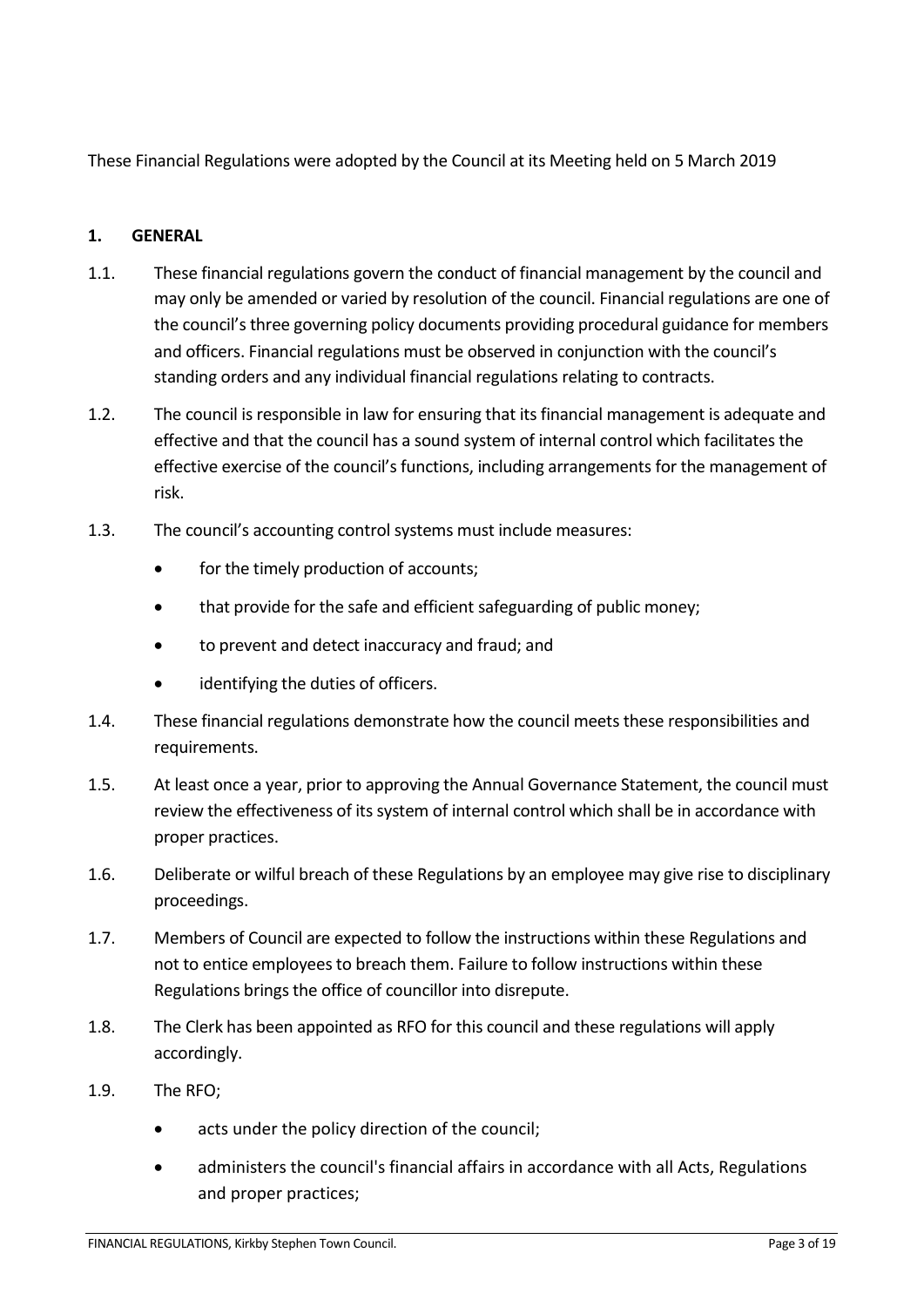- determines on behalf of the council its accounting records and accounting control systems;
- ensures the accounting control systems are observed;
- maintains the accounting records of the council up to date in accordance with proper practices;
- assists the council to secure economy, efficiency and effectiveness in the use of its resources; and
- produces financial management information as required by the council.
- 1.10. The accounting records determined by the RFO shall be sufficient to show and explain the council's transactions and to enable the RFO to ensure that any income and expenditure account and statement of balances, or record of receipts and payments and additional information, as the case may be, or management information prepared for the council from time to time comply with the Accounts and Audit Regulations.
- 1.11. The accounting records determined by the RFO shall in particular contain:
	- entries from day to day of all sums of money received and expended by the council and the matters to which the income and expenditure or receipts and payments account relate;
	- a record of the assets and liabilities of the council; and
	- wherever relevant, a record of the council's income and expenditure in relation to claims made, or to be made, for any contribution, grant or subsidy.
- 1.12. The accounting control systems determined by the RFO shall include:
	- procedures to ensure that the financial transactions of the council are recorded as soon as reasonably practicable and as accurately and reasonably as possible;
	- procedures to enable the prevention and detection of inaccuracies and fraud and the ability to reconstruct any lost records;
	- identification of the duties of officers dealing with financial transactions and division of responsibilities of those officers in relation to significant transactions;
	- procedures to ensure that uncollectable amounts, including any bad debts are not submitted to the council for approval to be written off except with the approval of the RFO and that the approvals are shown in the accounting records; and
	- measures to ensure that risk is properly managed.
- 1.13. The council is not empowered by these Regulations or otherwise to delegate certain specified decisions. In particular any decision regarding:
	- setting the final budget or the precept (council tax requirement);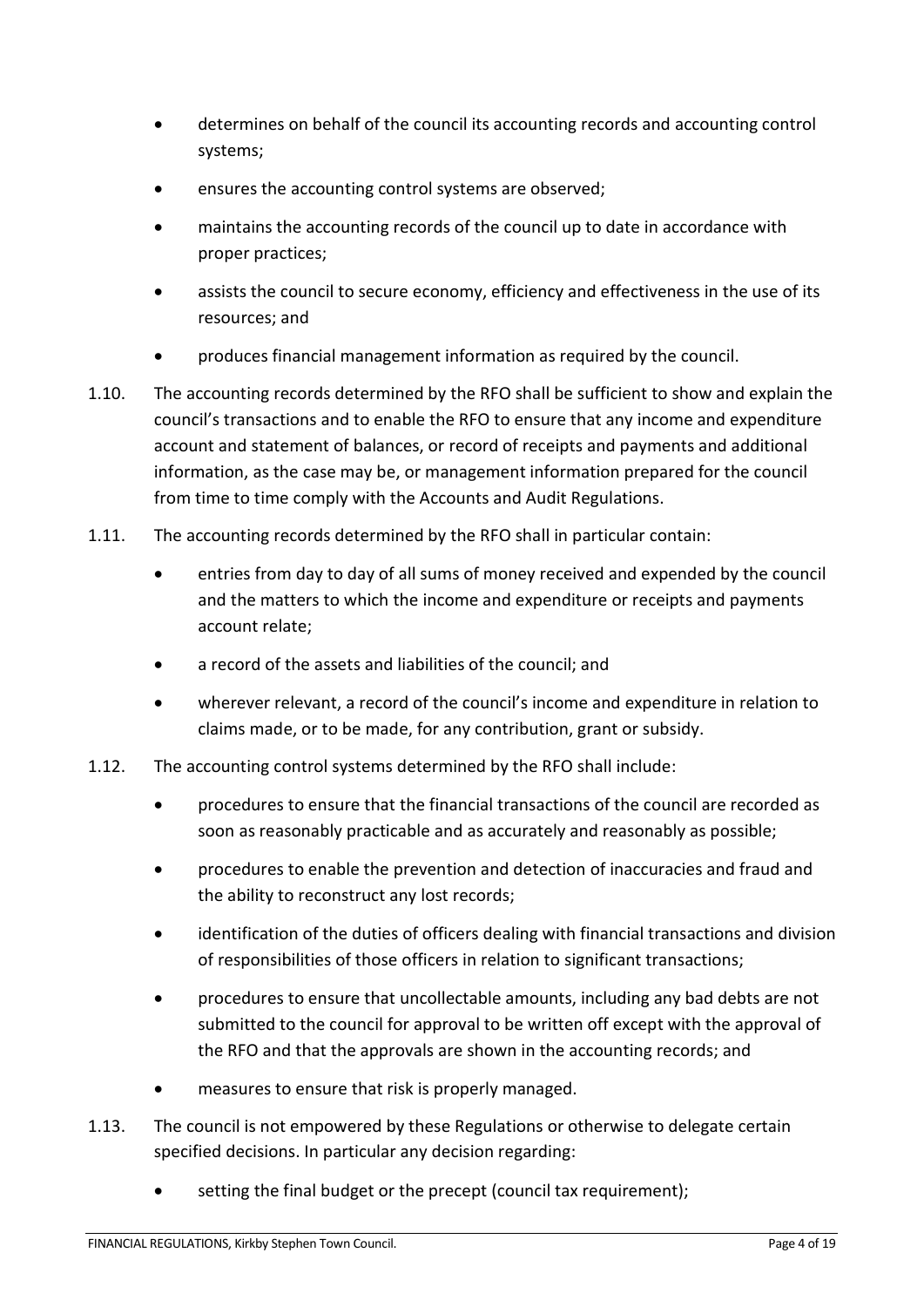- approving accounting statements;
- approving an annual governance statement;
- borrowing;
- writing off bad debts;
- declaring eligibility for the General Power of Competence; and
- addressing recommendations in any report from the internal or external auditors,

shall be a matter for the full council only.

- 1.14. In addition, the council must:
	- determine and keep under regular review the bank mandate for all council bank accounts;
	- approve any grant or a single commitment in excess of £5,000; and
	- in respect of the annual salary for any employee have regard to recommendations about annual salaries of employees made by the relevant committee in accordance with its terms of reference.
- 1.15. In these financial regulations, references to the Accounts and Audit Regulations or 'the regulations' shall mean the regulations issued under the provisions of section 27 of the Audit Commission Act 1998, or any superseding legislation, and then in force unless otherwise specified.

In these financial regulations the term 'proper practice' or 'proper practices' shall refer to guidance issued in Governance and Accountability for Local Councils - a Practitioners' Guide (England) issued by the Joint Practitioners Advisory Group (JPAG), available from the websites of NALC and the Society for Local Council Clerks (SLCC).

#### 2. ACCOUNTING AND AUDIT (INTERNAL AND EXTERNAL)

- 2.1. All accounting procedures and financial records of the council shall be determined by the RFO in accordance with the Accounts and Audit Regulations, appropriate guidance and proper practices.
- 2.2. On a regular basis, at least once in each quarter, and at each financial year end, a member other than the Chairman shall be appointed to verify bank reconciliations produced by the RFO. The member shall sign the reconciliations and the original bank statements as evidence of verification. This activity shall on conclusion be reported, including any exceptions, to and noted by the council.
- 2.3. The RFO shall complete the annual statement of accounts, annual report, and any related documents of the council contained in the Annual Return (as specified in proper practices) as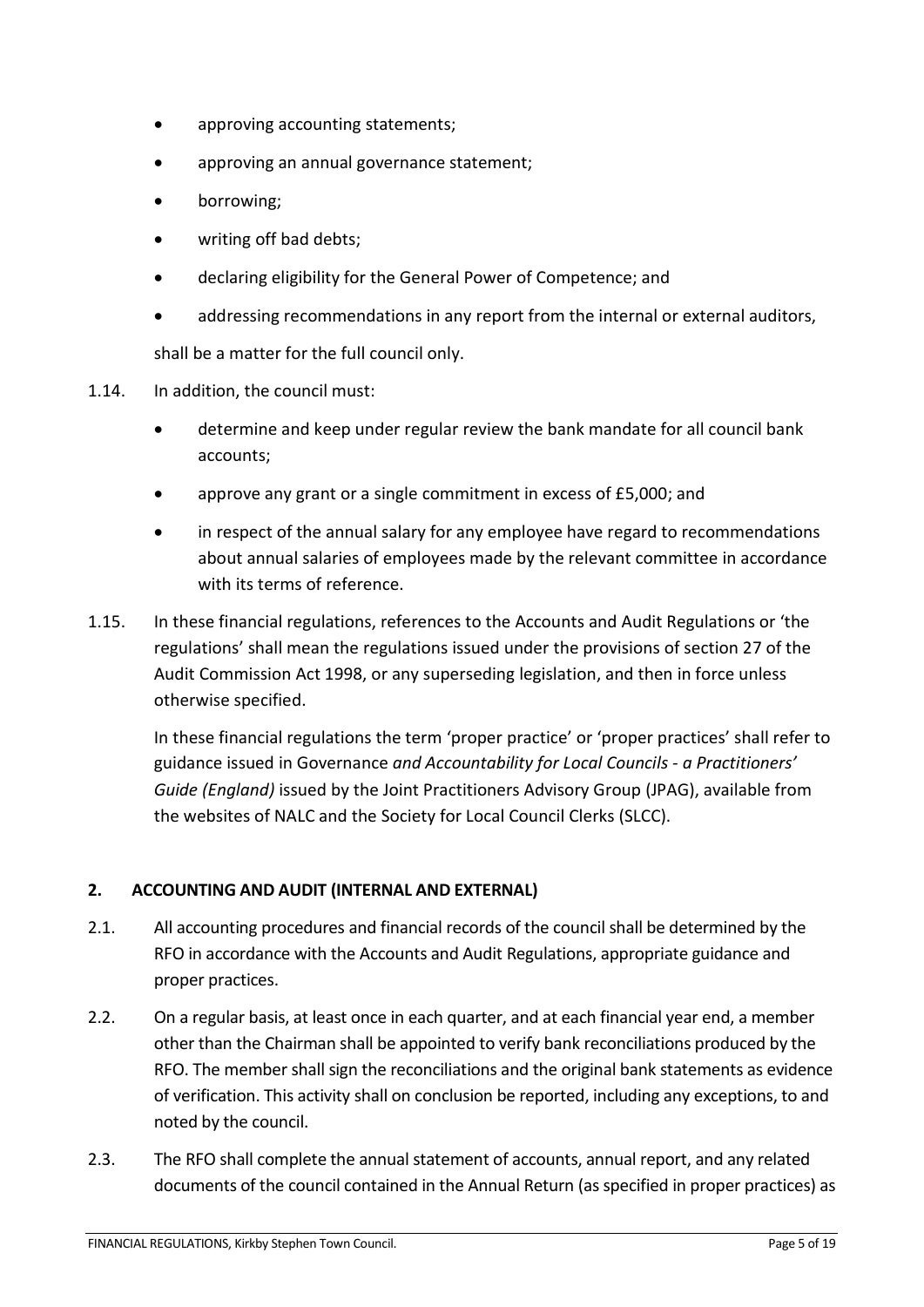soon as practicable after the end of the financial year and having certified the accounts shall submit them and report thereon to the council within the timescales set by the Accounts and Audit Regulations.

- 2.4. The council shall ensure that there is an adequate and effective system of internal audit of its accounting records, and of its system of internal control in accordance with proper practices. Any officer or member of the council shall make available such documents and records as appear to the council to be necessary for the purpose of the audit and shall, as directed by the council, supply the RFO, internal auditor, or external auditor with such information and explanation as the council considers necessary for that purpose.
- 2.5. The internal auditor shall be appointed by and shall carry out the work in relation to internal controls required by the council in accordance with proper practices.
- 2.6. The internal auditor shall:
	- be competent and independent of the financial operations of the council;
	- report to council in writing, or in person, on a regular basis with a minimum of one annual written report during each financial year;
	- to demonstrate competence, objectivity and independence, be free from any actual or perceived conflicts of interest, including those arising from family relationships; and
	- have no involvement in the financial decision making, management or control of the council.
- 2.7. Internal or external auditors may not under any circumstances:
	- perform any operational duties for the council;
	- initiate or approve accounting transactions; or
	- direct the activities of any council employee, except to the extent that such employees have been appropriately assigned to assist the internal auditor.
- 2.8. For the avoidance of doubt, in relation to internal audit the terms 'independent' and 'independence' shall have the same meaning as is described in proper practices.
- 2.9. The RFO shall make arrangements for the exercise of electors' rights in relation to the accounts including the opportunity to inspect the accounts, books, and vouchers and display or publish any notices and statements of account required by Audit Commission Act 1998, or any superseding legislation, and the Accounts and Audit Regulations.
- 2.10. The RFO shall, without undue delay, bring to the attention of all councillors any correspondence or report from internal or external auditors.

#### 3. ANNUAL ESTIMATES (BUDGET) AND FORWARD PLANNING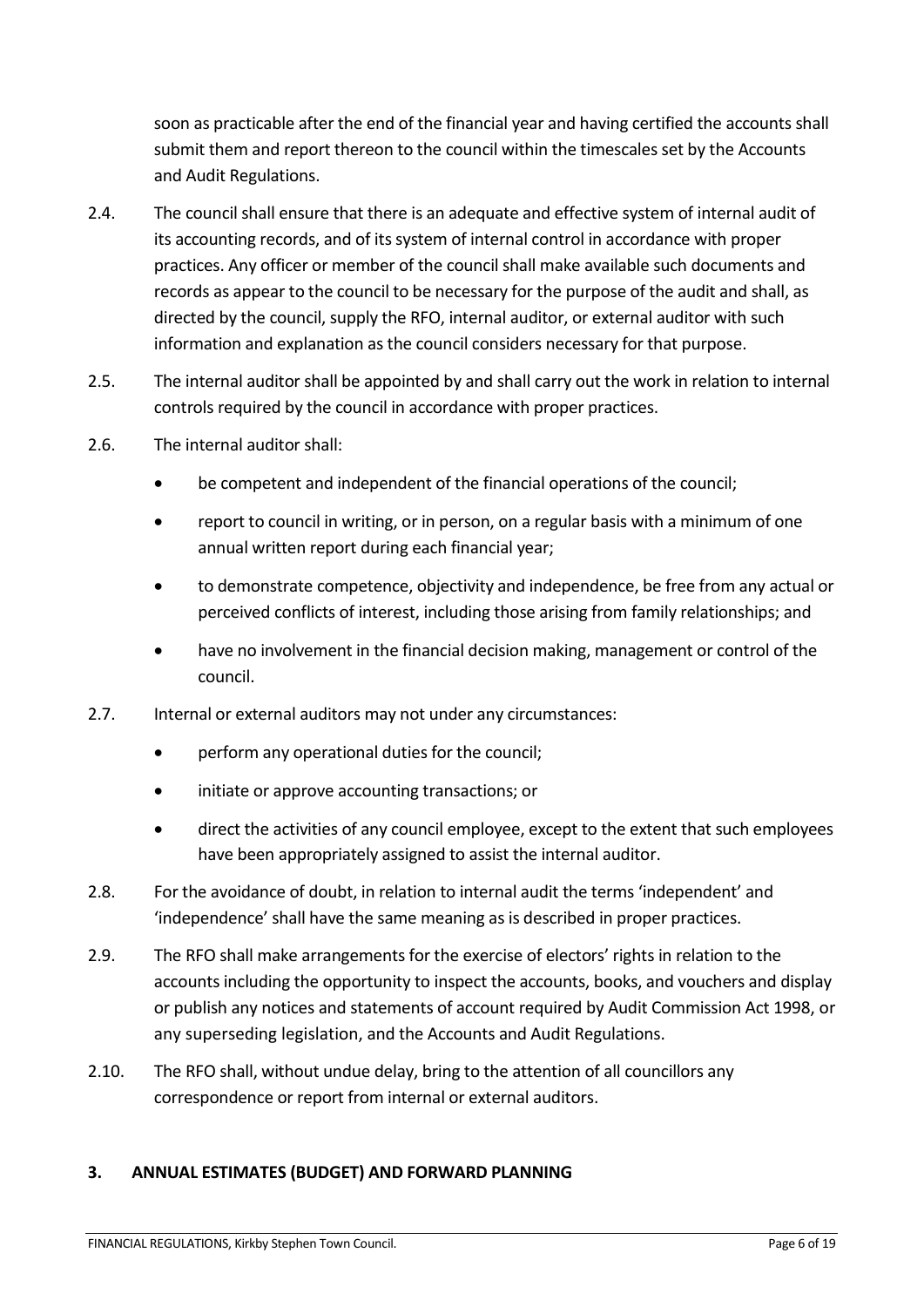- 3.1. Each committee (if any) shall review its three-year forecast of revenue and capital receipts and payments. Having regard to the forecast, it shall thereafter formulate and submit proposals for the following financial year to the council not later than the end of November each year including any proposals for revising the forecast.
- 3.2. The RFO must each year, by no later than January, prepare detailed estimates of all receipts and payments including the use of reserves and all sources of funding for the following financial year in the form of a budget to be considered by the relevant committee and the council.
- 3.3. The council shall consider annual budget proposals in relation to the council's forecast of revenue and capital receipts and payments including recommendations for the use of reserves and sources of funding and update the forecast accordingly.
- 3.4. The council shall fix the precept (council tax requirement), and relevant basic amount of council tax to be levied for the ensuing financial year not later than by the end of January each year. The RFO shall issue the precept to the billing authority and shall supply each member with a copy of the approved annual budget.
- 3.5. The approved annual budget shall form the basis of financial control for the ensuing year.

#### 4. BUDGETARY CONTROL AND AUTHORITY TO SPEND

- 4.1. Expenditure on revenue items may be authorised up to the amounts included for that class of expenditure in the approved budget. This authority is to be determined by:
	- the council for all items over £1,000
	- a duly delegated committee of the council for items over £1,000; or
	- the Clerk, in conjunction with Chairman of Council or Chairman of the appropriate committee, for any items below £1,000.

Such authority is to be evidenced by a minute or by an authorisation slip duly signed by the Clerk, and where necessary also by the appropriate Chairman.

Contracts may not be disaggregated to avoid controls imposed by these regulations.

- 4.2. No expenditure may be authorised that will exceed the amount provided in the revenue budget for that class of expenditure other than by resolution of the council, or duly delegated committee. During the budget year and with the approval of council having considered fully the implications for public services, unspent and available amounts may be moved to other budget headings or to an earmarked reserve as appropriate ('virement').
- 4.3. Unspent provisions in the revenue or capital budgets for completed projects shall not be carried forward to a subsequent year.
- 4.4. The salary budgets are to be reviewed at least annually in October for the following financial year and such review shall be evidenced by a hard copy schedule signed by the Clerk and the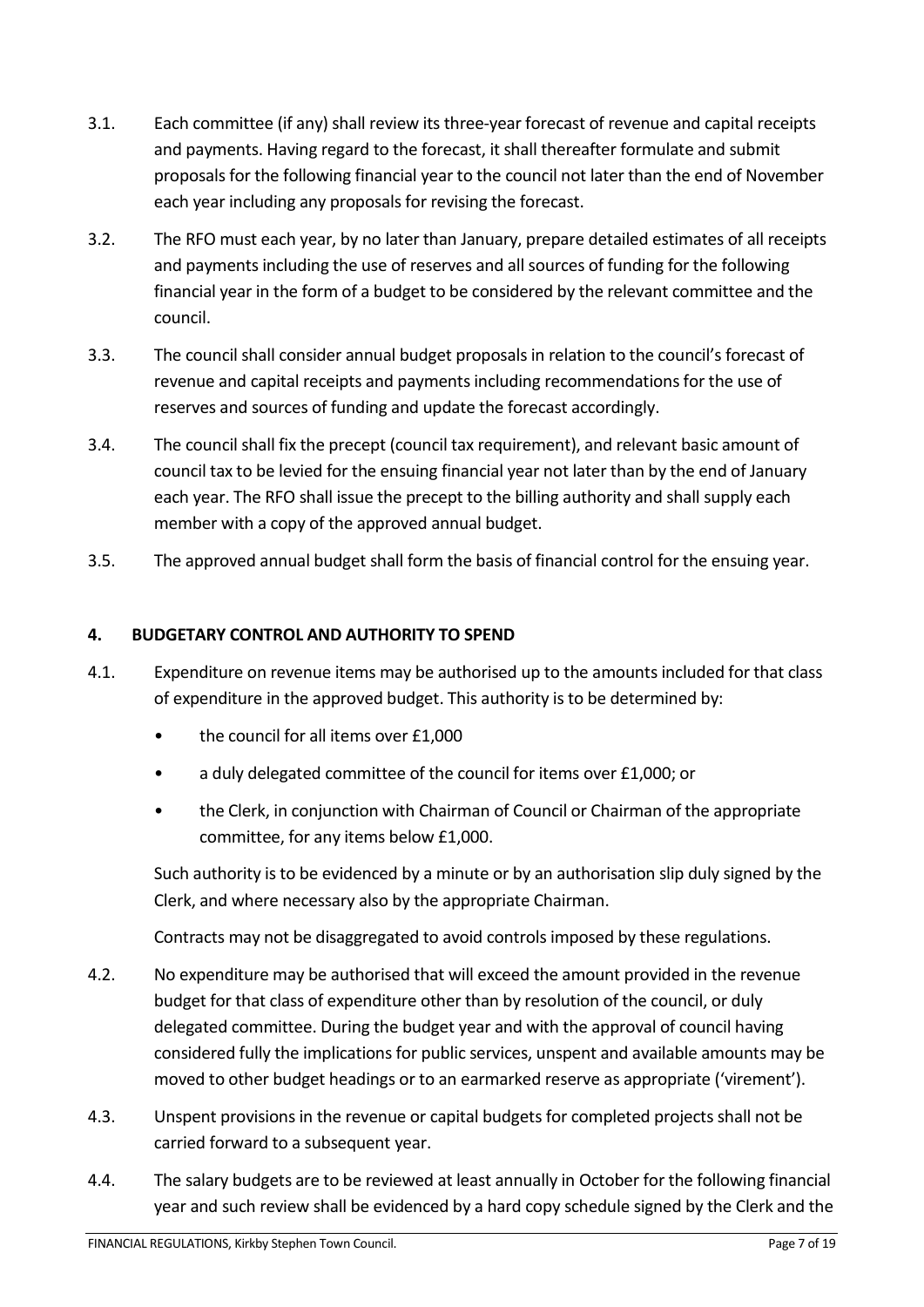Chairman of Council or relevant committee. The RFO will inform committees of any changes impacting on their budget requirement for the coming year in good time.

- 4.5. In cases of extreme risk to the delivery of council services, the clerk may authorise revenue expenditure on behalf of the council which in the clerk's judgement it is necessary to carry out. Such expenditure includes repair, replacement or other work, whether or not there is any budgetary provision for the expenditure, subject to a limit of £1,000. The Clerk shall report such action to the chairman as soon as possible and to the council as soon as practicable thereafter.
- 4.6. No expenditure shall be authorised in relation to any capital project and no contract entered into or tender accepted involving capital expenditure unless the council is satisfied that the necessary funds are available and the requisite borrowing approval has been obtained.
- 4.7. All capital works shall be administered in accordance with the council's standing orders and financial regulations relating to contracts.
- 4.8. The RFO shall regularly provide the council with a statement of receipts and payments to date under each head of the budgets, comparing actual expenditure to the appropriate date against that planned as shown in the budget. These statements are to be prepared at least at the end of each financial quarter and may show explanations of significant variances.
- 4.9. Changes in earmarked reserves shall be approved by council as part of the budgetary control process.

#### 5. BANKING ARRANGEMENTS AND AUTHORISATION OF PAYMENTS

- 5.1. The council's banking arrangements, including the bank mandate, shall be made by the RFO and approved by the council; banking arrangements may not be delegated to a committee. They shall be regularly reviewed for safety and efficiency.
- 5.2. The RFO shall prepare a schedule of payments requiring authorisation, forming part of the Agenda for the Meeting and, together with the relevant invoices, present the schedule to council or finance committee. The council/committee shall review the schedule for compliance and, having satisfied itself shall authorise payment by a resolution of the council or finance committee. The approved schedule shall be ruled off and initialled by the Chairman of the Meeting. A detailed list of all payments shall be disclosed within or as an attachment to the minutes of the meeting at which payment was authorised. Personal payments (including salaries, wages, expenses and any payment made in relation to the termination of a contract of employment) may be summarised to remove public access to any personal information.
- 5.3. All invoices for payment shall be examined, verified and certified by the RFO to confirm that the work, goods or services to which each invoice relates has been received, carried out, examined and represents expenditure previously approved by the council.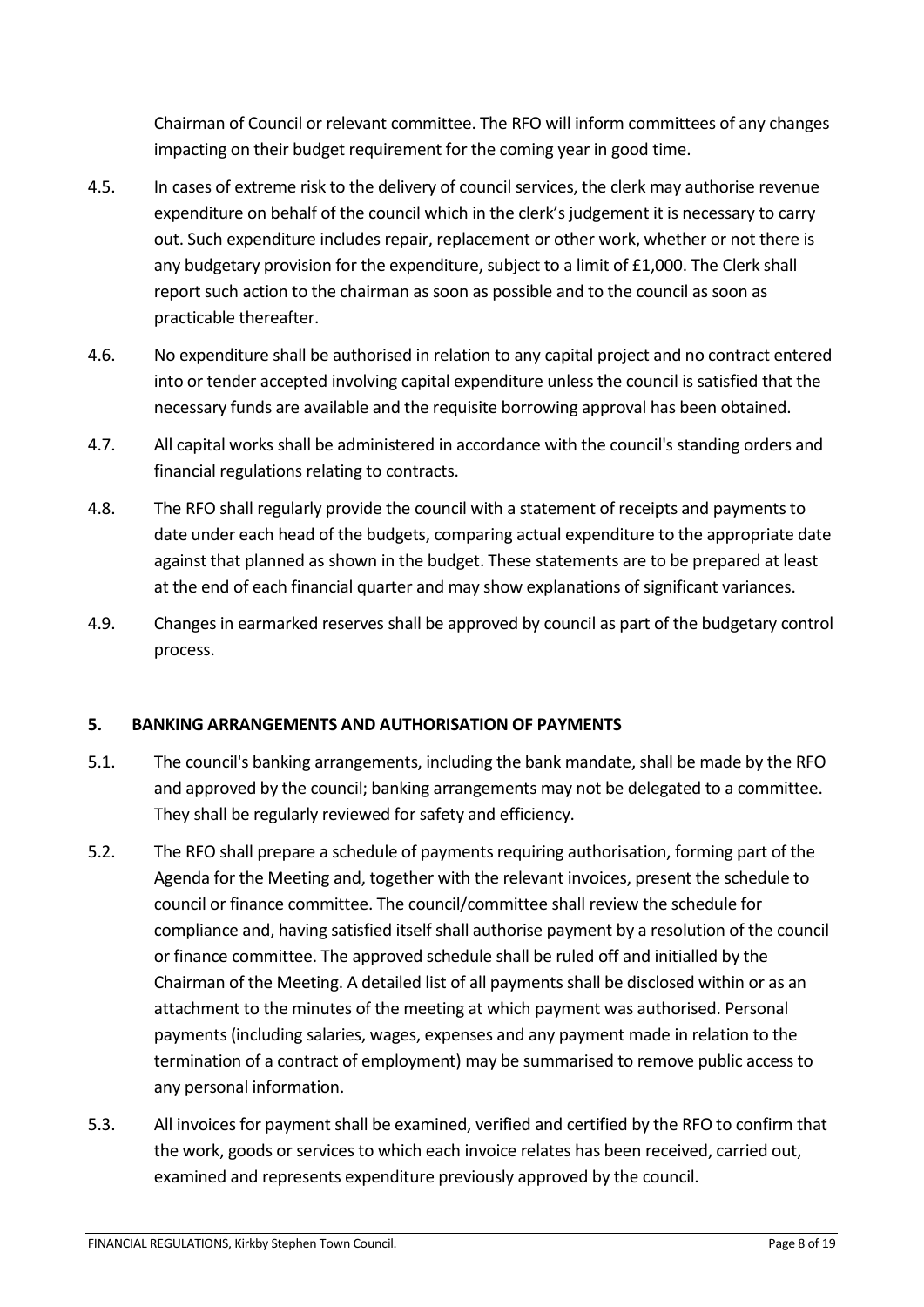- 5.4. The RFO shall examine invoices for arithmetical accuracy and analyse them to the appropriate expenditure heading. The RFO shall take all steps to pay all invoices submitted, and which are in order, at the next available council or Finance Committee meeting.
- 5.5. The Clerk and RFO shall have delegated authority to authorise the payment of items only in the following circumstances:
	- a) If a payment is necessary to avoid a charge to interest under the Late Payment of Commercial Debts (Interest) Act 1998, and the due date for payment is before the next scheduled Meeting of council, where the Clerk and RFO certify that there is no dispute or other reason to delay payment, provided that a list of such payments shall be submitted to the next appropriate meeting of council or finance committee;
	- b) An expenditure item authorised under 5.6 below (continuing contracts and obligations) provided that a list of such payments shall be submitted to the next appropriate meeting of council or finance committee; or
	- c) fund transfers within the councils banking arrangements up to the sum of  $£10,000$ , provided that a list of such payments shall be submitted to the next appropriate meeting of council or finance committee.
- 5.6. For each financial year the Clerk and RFO shall draw up a list of due payments which arise on a regular basis as the result of a continuing contract, statutory duty, or obligation (such as but not exclusively) Salaries, PAYE and NI, Superannuation Fund and regular maintenance contracts and the like for which council ,or a duly authorised committee, may authorise payment for the year provided that the requirements of regulation 4.1 (Budgetary Controls) are adhered to, provided also that a list of such payments shall be submitted to the next appropriate meeting of council or Finance Committee.
- 5.7. A record of regular payments made under 5.6 above shall be drawn up and be signed by two members on each and every occasion when payment is authorised - thus controlling the risk of duplicated payments being authorised and / or made.
- 5.8. In respect of grants a duly authorised committee may approve expenditure within any limits set by council and in accordance with any policy statement approved by council. Any Revenue or Capital Grant in excess of £5,000 shall before payment, be subject to ratification by resolution of the council.
- 5.9. Members are subject to the Code of Conduct that has been adopted by the council and shall comply with the Code and Standing Orders when a decision to authorise or instruct payment is made in respect of a matter in which they have a disclosable pecuniary or other interest, unless a dispensation has been granted.
- 5.10. The council will aim to rotate the duties of members in these Regulations so that onerous duties are shared out as evenly as possible over time.
- 5.11. Any changes in the recorded details of suppliers, such as bank account records, shall be approved in writing by a Member.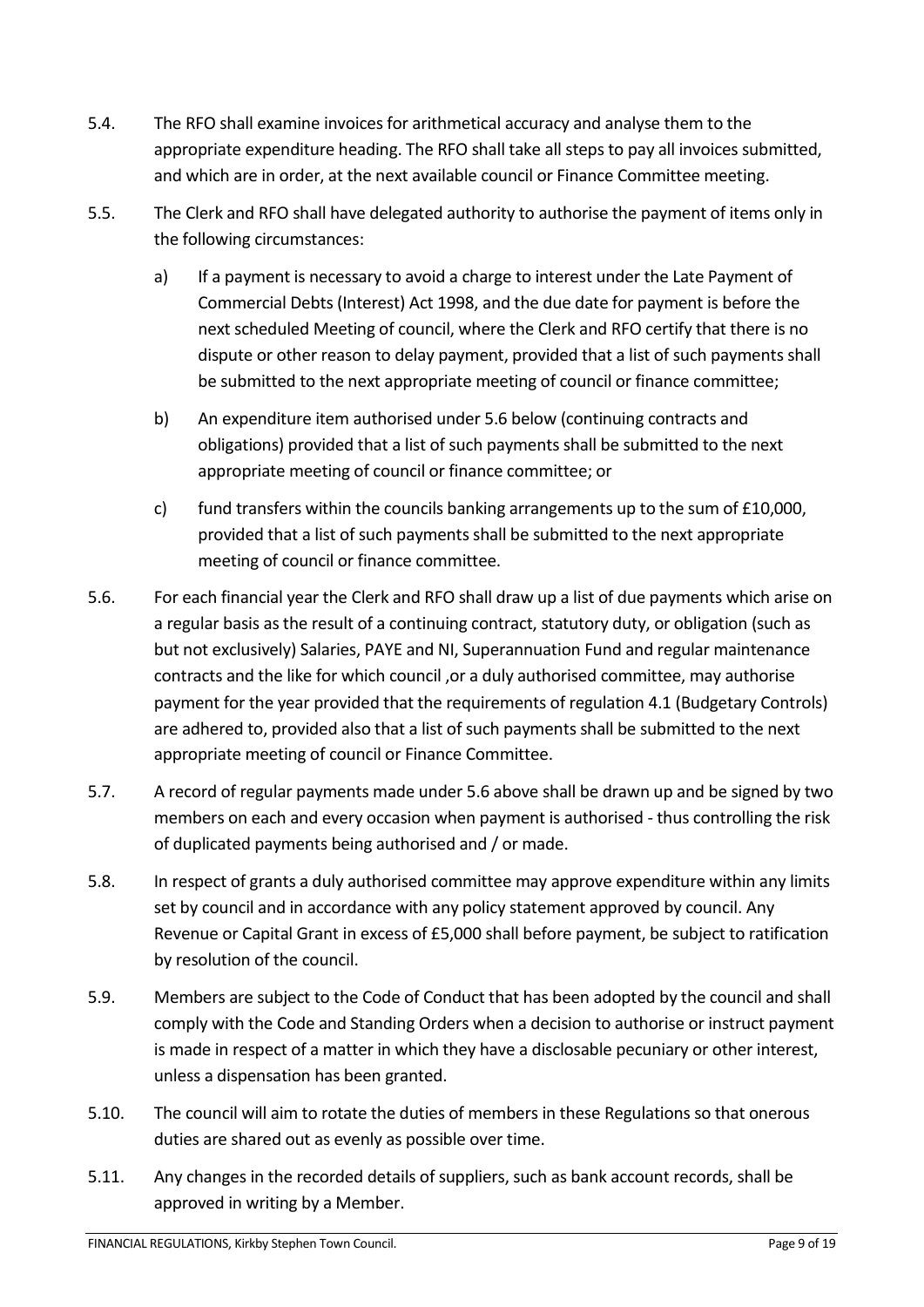#### 6. INSTRUCTIONS FOR THE MAKING OF PAYMENTS

- 6.1. The council will make safe and efficient arrangements for the making of its payments.
- 6.2. Following authorisation under Financial Regulation 5 above, the council, a duly delegated committee or, if so delegated, the Clerk/RFO shall give instruction that a payment shall be made.
- 6.3. All payments shall be effected by cheque or other instructions to the council's bankers, or otherwise, in accordance with a resolution of council or duly delegated committee.
- 6.4. Cheques or orders for payment drawn on the bank account in accordance with the schedule as presented to council or committee shall be signed by one members of council and the Clerk in accordance with a resolution instructing that payment. A member who is a bank signatory, having a connection by virtue of family or business relationships with the beneficiary of a payment, should not, under normal circumstances, be a signatory to the payment in question.
- 6.5. To indicate agreement of the details shown on the cheque or order for payment with the counterfoil and the invoice or similar documentation, the signatories shall each also initial the cheque counterfoil.
- 6.6. Cheques or orders for payment shall not normally be presented for signature other than at a council or committee meeting (including immediately before or after such a meeting). Any signatures obtained away from such meetings shall be reported to the council or Finance Committee at the next convenient meeting.
- 6.7. If thought appropriate by the council, payment for utility supplies (energy, telephone and water) and any National Non-Domestic Rates may be made by variable direct debit provided that the instructions are signed by two members and any payments are reported to council as made. The approval of the use of a variable direct debit shall be renewed by resolution of the council at least every two years.
- 6.8. If thought appropriate by the council, payment for certain items (principally salaries) may be made by banker's standing order provided that the instructions are signed, or otherwise evidenced by two members are retained and any payments are reported to council as made. The approval of the use of a banker's standing order shall be renewed by resolution of the council at least every two years.
- 6.9. If thought appropriate by the council, payment for certain items may be made by BACS or CHAPS methods provided that the instructions for each payment are signed, or otherwise evidenced, by two authorised bank signatories, are retained and any payments are reported to council as made. The approval of the use of BACS or CHAPS shall be renewed by resolution of the council at least every two years.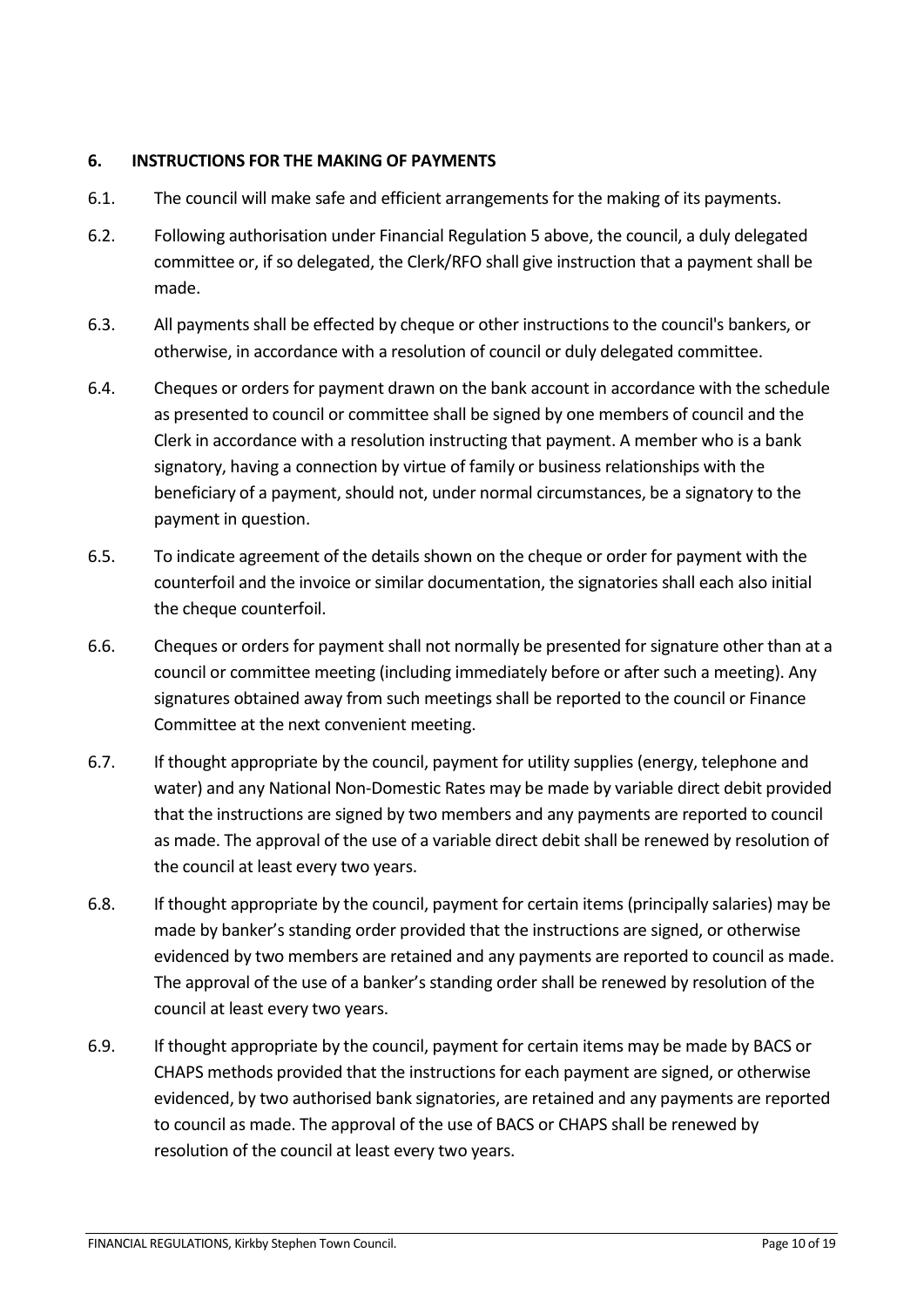- 6.10. If thought appropriate by the council payment for certain items may be made by internet banking transfer provided evidence is retained showing which members approved the payment.
- 6.11. Where a computer requires use of a personal identification number (PIN) or other password(s), for access to the council's records on that computer, a note shall be made of the PIN and Passwords and shall be handed to and retained by the Chairman of Council in a sealed dated envelope. This envelope may not be opened other than in the presence of two other councillors. After the envelope has been opened, in any circumstances, the PIN and / or passwords shall be changed as soon as practicable. The fact that the sealed envelope has been opened, in whatever circumstances, shall be reported to all members immediately and formally to the next available meeting of the council. This will not be required for a member's personal computer used only for remote authorisation of bank payments.
- 6.12. No employee or councillor shall disclose any PIN or password, relevant to the working of the council or its bank accounts, to any person not authorised in writing by the council or a duly delegated committee.
- 6.13. Regular back-up copies of the records on any computer shall be made and shall be stored securely away from the computer in question, and preferably off site.
- 6.14. The council, and any members using computers for the council's financial business, shall ensure that anti-virus, anti-spyware and firewall software with automatic updates, together with a high level of security, is used.
- 6.15. Where internet banking arrangements are made with any bank, the Clerk/RFO shall be appointed as the Service Administrator. The bank mandate approved by the council shall identify a number of councillors who will be authorised to approve transactions on those accounts. The bank mandate will state clearly the amounts of payments that can be instructed by the use of the Service Administrator alone, or by the Service Administrator with a stated number of approvals.
- 6.16. Access to any internet banking accounts will be directly to the access page (which may be saved under "favourites"), and not through a search engine or e-mail link. Remembered or saved passwords facilities must not be used on any computer used for council banking work. Breach of this Regulation will be treated as a very serious matter under these regulations.
- 6.17. Changes to account details for suppliers, which are used for internet banking may only be changed on written hard copy notification by the supplier.
- 6.18. Any Debit Card issued for use will be specifically restricted to the Clerk/RFO and will also be restricted to a single transaction maximum value of £500 unless authorised by council or finance committee in writing before any order is placed.
- 6.19. A pre-paid debit card may be issued to employees with varying limits. These limits will be set by the council. Transactions and purchases made will be reported to the council and authority for topping-up shall be at the discretion of the council.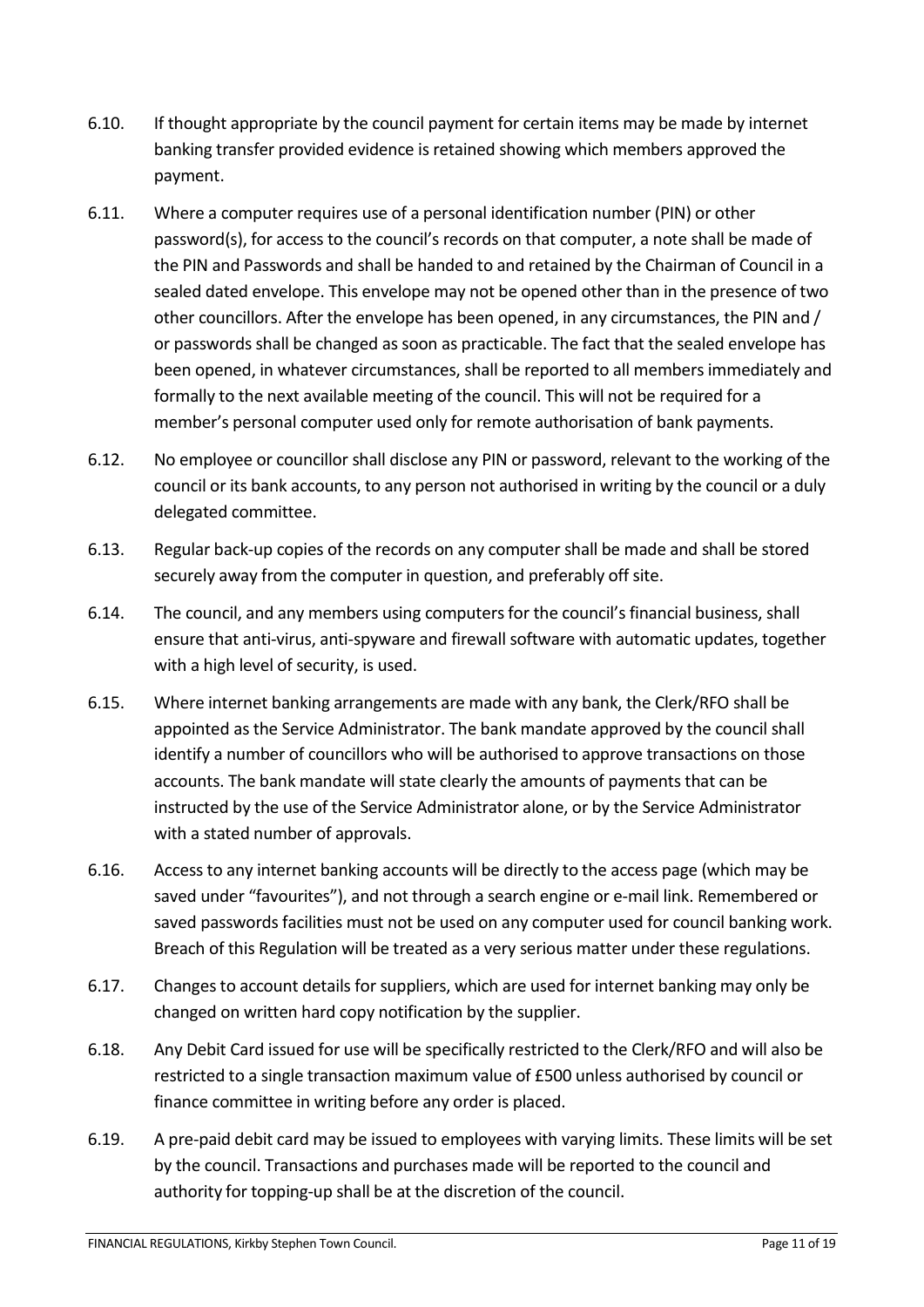- 6.20. Any corporate credit card or trade card account opened by the council will be specifically restricted to use by the Clerk/RFO and shall be subject to automatic payment in full at each month-end. Personal credit or debit cards of members or staff shall not be used under any circumstances.
- 6.21. The council maintains a float of £30 for minor payments (Change for photocopying, minor office expenditure). Any payments made in cash by the Clerk/RFO (for example for postage or minor stationery items) shall be refunded on a regular basis, at least quarterly.

#### 7. PAYMENT OF SALARIES

- 7.1. As an employer, the council shall make arrangements to meet fully the statutory requirements placed on all employers by PAYE and National Insurance legislation. The payment of all salaries shall be made in accordance with payroll records and the rules of PAYE and National Insurance currently operating, and salary rates shall be as agreed by council, or duly delegated committee.
- 7.2. Payment of salaries and payment of deductions from salary such as may be required to be made for tax, national insurance and pension contributions, or similar statutory or discretionary deductions must be made in accordance with the payroll records and on the appropriate dates stipulated in employment contracts, provided that each payment is reported to the next available council meeting, as set out in these regulations above.
- 7.3. No changes shall be made to any employee's pay, emoluments, or terms and conditions of employment without the prior consent of the council relevant committee.
- 7.4. Each and every payment to employees of net salary and to the appropriate creditor of the statutory and discretionary deductions shall be recorded in a separate confidential record (confidential cash book). This confidential record is not open to inspection or review (under the Freedom of Information Act 2000 or otherwise) other than:
	- a) by any councillor who can demonstrate a need to know;
	- b) by the internal auditor;
	- c) by the external auditor; or
	- d) by any person authorised under Audit Commission Act 1998, or any superseding legislation.
- 7.5. The total of such payments in each calendar month shall be reported with all other payments as made as may be required under these Financial Regulations, to ensure that only payments due for the period have actually been paid.
- 7.6. An effective system of personal performance management should be maintained for the senior officers.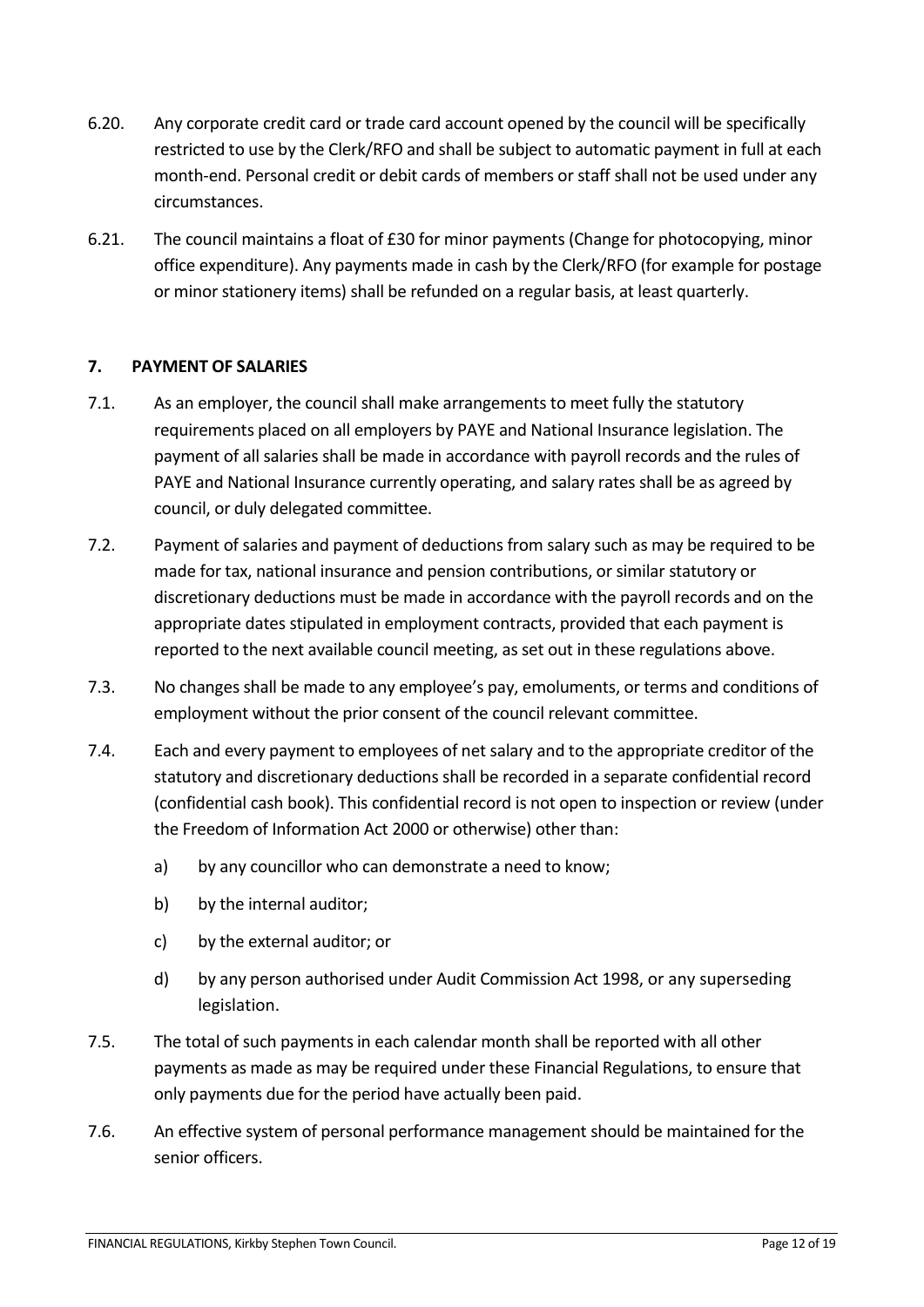- 7.7. Any termination payments shall be supported by a clear business case and reported to the council. Termination payments shall only be authorised by council.
- 7.8. Before employing interim staff, the council must consider a full business case.

## 8. LOANS AND INVESTMENTS

- 8.1. All borrowings shall be effected in the name of the council, after obtaining any necessary borrowing approval. Any application for borrowing approval shall be approved by Council as to terms and purpose. The application for borrowing approval, and subsequent arrangements for the loan shall only be approved by full council.
- 8.2. Any financial arrangement which does not require formal borrowing approval from the Secretary of State/Welsh Assembly Government (such as Hire Purchase or Leasing of tangible assets) shall be subject to approval by the full council. In each case a report in writing shall be provided to council in respect of value for money for the proposed transaction.
- 8.3. The council will arrange with the council's banks and investment providers for the sending of a copy of each statement of account to the Chairman of the council at the same time as one is issued to the Clerk or RFO.
- 8.4. All loans and investments shall be negotiated in the name of the council and shall be for a set period in accordance with council policy.
- 8.5. The council shall consider the need for an Investment Strategy and Policy which, if drawn up, shall be in accordance with relevant regulations, proper practices and guidance. Any Strategy and Policy shall be reviewed by the council at least annually.
- 8.6. All investments of money under the control of the council shall be in the name of the council.
- 8.7. All investment certificates and other documents relating thereto shall be retained in the custody of the RFO.
- 8.8. Payments in respect of short term or long-term investments, including transfers between bank accounts held in the same bank, or branch, shall be made in accordance with Regulation 5 (Authorisation of payments) and Regulation 6 (Instructions for payments).

#### 9. INCOME

- 9.1. The collection of all sums due to the council shall be the responsibility of and under the supervision of the RFO.
- 9.2. Particulars of all charges to be made for work done, services rendered or goods supplied shall be agreed annually by the council, notified to the RFO and the RFO shall be responsible for the collection of all accounts due to the council.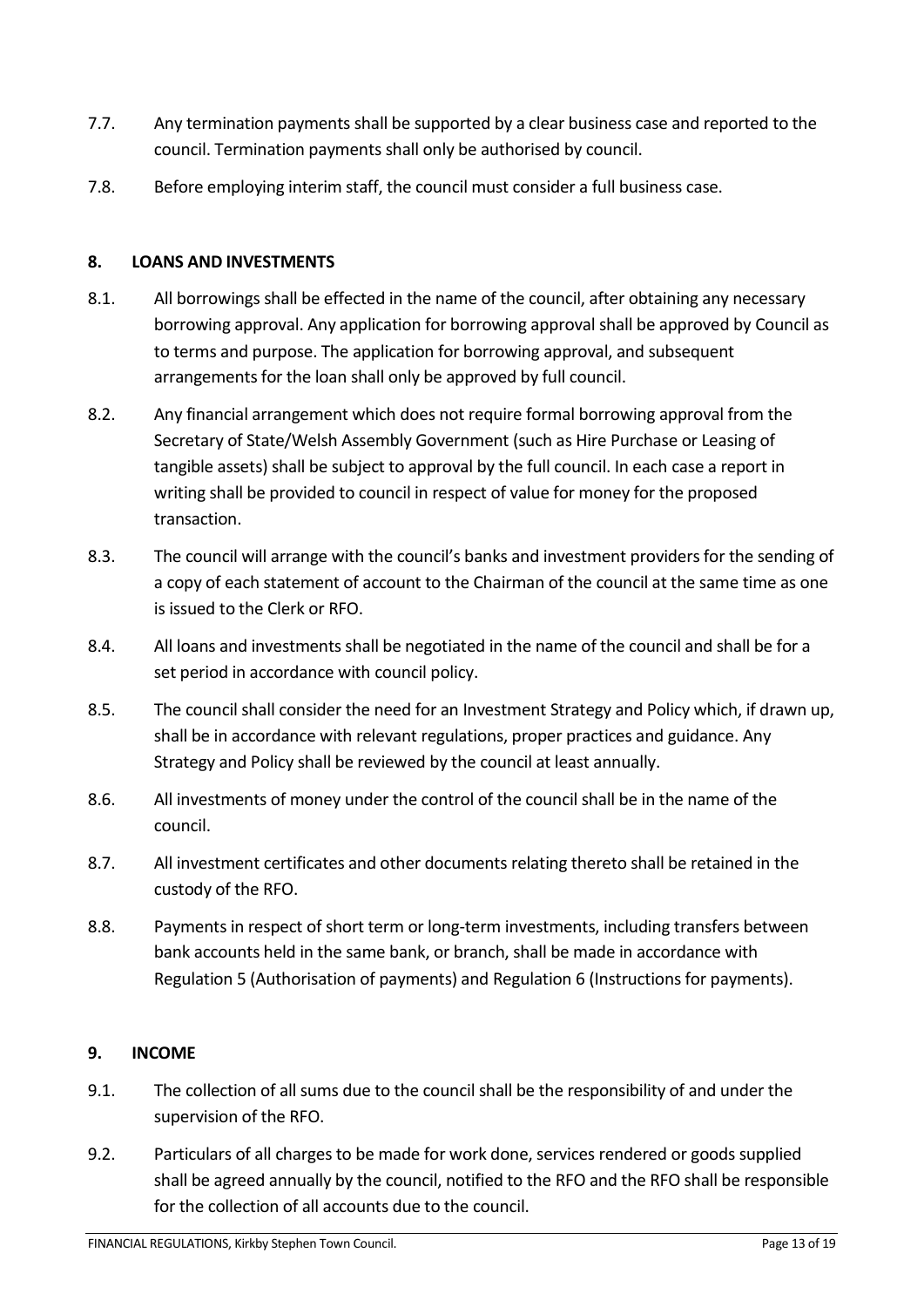- 9.3. The council will review all fees and charges at least annually, following a report of the Clerk.
- 9.4. Any sums found to be irrecoverable and any bad debts shall be reported to the council and shall be written off in the year.
- 9.5. All sums received on behalf of the council shall be banked intact as directed by the RFO. In all cases, all receipts shall be deposited with the council's bankers with such frequency as the RFO considers necessary.
- 9.6. The origin of each receipt shall be entered on the paying-in slip.
- 9.7. Personal cheques shall not be cashed out of money held on behalf of the council.
- 9.8. The RFO shall promptly complete any VAT Return that is required. Any repayment claims due in accordance with VAT Act 1994 section 33 shall be made at least annually coinciding with the financial year end.
- 9.9. Where any significant sums of cash are regularly received by the council, the RFO shall take such steps as are agreed by the council to ensure that more than one person is present when the cash is counted in the first instance, that there is a reconciliation to some form of control such as ticket issues, and that appropriate care is taken in the security and safety of individuals banking such cash.
- 9.10. Any income arising which is the property of a charitable trust shall be paid into a charitable bank account. Instructions for the payment of funds due from the charitable trust to the council (to meet expenditure already incurred by the authority) will be given by the Managing Trustees of the charity meeting separately from any council meeting (see also Regulation 16 below).

#### 10. ORDERS FOR WORK, GOODS AND SERVICES

- 10.1. An official order or letter shall be issued for all work, goods and services unless a formal contract is to be prepared or an official order would be inappropriate. Copies of orders shall be retained.
- 10.2. Order books shall be controlled by the RFO.
- 10.3. All members and officers are responsible for obtaining value for money at all times. An officer issuing an official order shall ensure as far as reasonable and practicable that the best available terms are obtained in respect of each transaction, usually by obtaining three or more quotations or estimates from appropriate suppliers, subject to any de minimis provisions in Regulation 11.1 below.
- 10.4. A member may not issue an official order or make any contract on behalf of the council.
- 10.5. The RFO shall verify the lawful nature of any proposed purchase before the issue of any order, and in the case of new or infrequent purchases or payments, the RFO shall ensure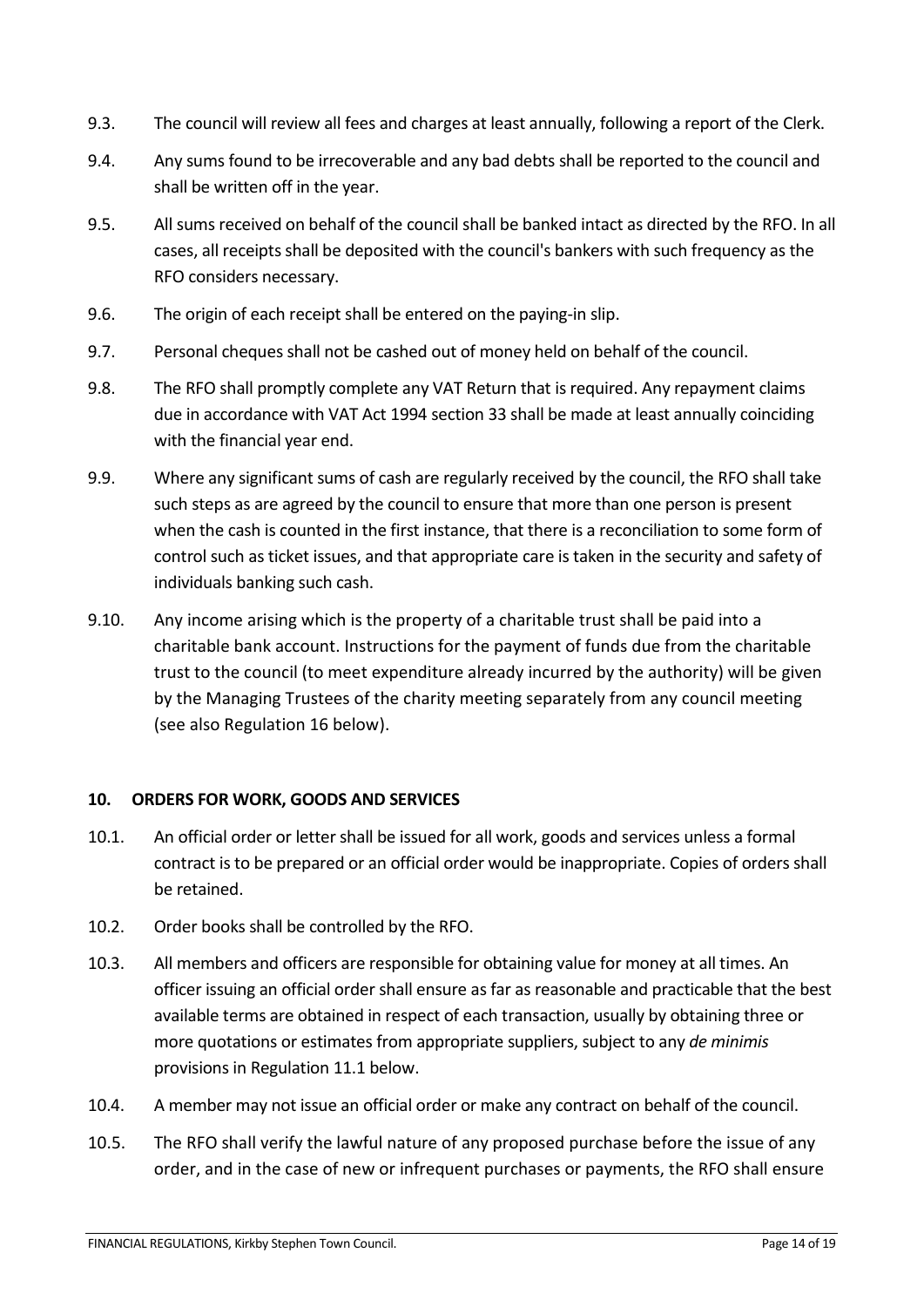that the statutory authority shall be reported to the meeting at which the order is approved so that the minutes can record the power being used.

## 11. CONTRACTS

- 11.1. Procedures as to contracts are laid down as follows:
	- a. Every contract shall comply with these financial regulations, and no exceptions shall be made otherwise than in an emergency provided that this regulation need not apply to contracts which relate to items (i) to (vi) below:
		- i. for the supply of gas, electricity, water, sewerage and telephone services;
		- ii. for specialist services such as are provided by solicitors, accountants, surveyors and planning consultants;
		- iii. for work to be executed or goods or materials to be supplied which consist of repairs to or parts for existing machinery or equipment or plant;
		- iv. for work to be executed or goods or materials to be supplied which constitute an extension of an existing contract by the council;
		- v. for additional audit work of the external auditor up to an estimated value of £500 (in excess of this sum the Clerk and RFO shall act after consultation with the Chairman and Vice Chairman of council); and
		- vi. for goods or materials proposed to be purchased which are proprietary articles and / or are only sold at a fixed price.
	- b. Where the council intends to procure or award a public supply contract, public service contract or public works contract as defined by The Public Contracts Regulations 2015 ("the Regulations") which is valued at £25,000 or more, the council shall comply with the relevant requirements of the Regulations<sup>1</sup>.
	- c. The full requirements of The Regulations, as applicable, shall be followed in respect of the tendering and award of a public supply contract, public service contract or public works contractwhich exceed thresholds in The Regulations set by the Public Contracts Directive 2014/24/EU (which may change from time to time)<sup>2</sup>.
	- d. When applications are made to waive financial regulations relating to contracts to enable a price to be negotiated without competition the reason shall be embodied in a recommendation to the council.

 $1$  The Regulations require councils to use the Contracts Finder website to advertise contract opportunities, set out the procedures to be followed in awarding new contracts and to publicise the award of new contracts 2 Thresholds currently applicable are:

a. For public supply and public service contracts 209,000 Euros (£164,176)

b. For public works contracts 5,225,000 Euros (£4,104,394)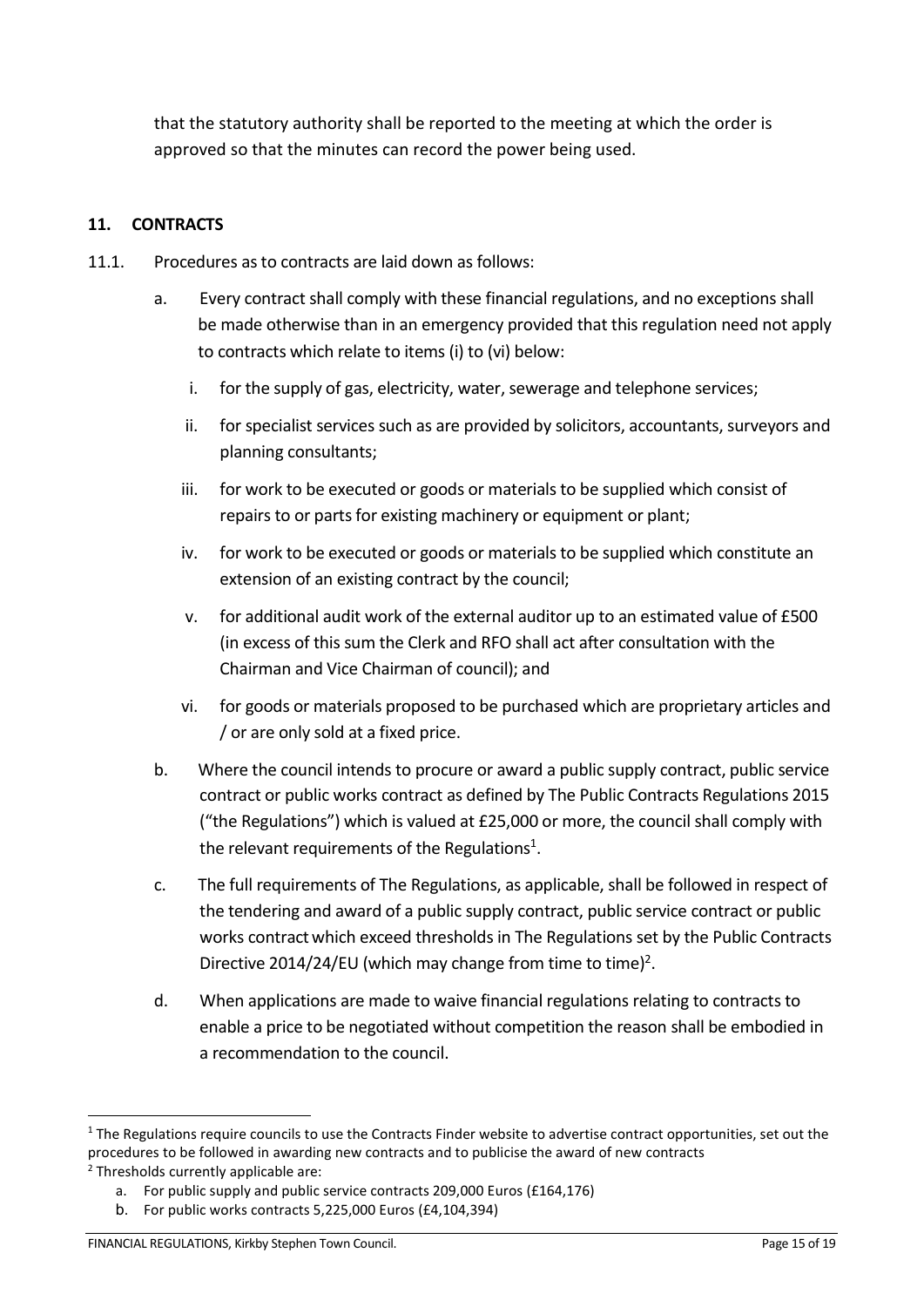- e. Such invitation to tender shall state the general nature of the intended contract and the Clerk shall obtain the necessary technical assistance to prepare a specification in appropriate cases. The invitation shall in addition state that tenders must be addressed to the Clerk in the ordinary course of post. Each tendering firm shall be supplied with a specifically marked envelope in which the tender is to be sealed and remain sealed until the prescribed date for opening tenders for that contract.
- f. All sealed tenders shall be opened at the same time on the prescribed date by the Clerk in the presence of at least one member of council.
- g. Any invitation to tender issued under this regulation shall be subject to Standing Orders and shall refer to the terms of the Bribery Act 2010.
- h. When it is to enter into a contract of less than £25,000 in value for the supply of goods or materials or for the execution of works or specialist services other than such goods, materials, works or specialist services as are excepted as set out in paragraph (a) the Clerk/RFO shall obtain 3 quotations (priced descriptions of the proposed supply); where the value is below £5,000 and above £500 the Clerk/RFO
- i. shall strive to obtain 3 estimates. Otherwise, Regulation 10.3 above shall apply.
	- j. The council shall not be obliged to accept the lowest or any tender, quote or estimate.
	- k. Should it occur that the council, or duly delegated committee, does not accept any tender, quote or estimate, the work is not allocated and the council requires further pricing, provided that the specification does not change, no person shall be permitted to submit a later tender, estimate or quote who was present when the original decision-making process was being undertaken.

## 12. PAYMENTS UNDER CONTRACTS FOR BUILDING OR OTHER CONSTRUCTION WORKS (PUBLIC WORKS CONTRACTS)

- 12.1. Payments on account of the contract sum shall be made within the time specified in the contract by the RFO upon authorised certificates of the architect or other consultants engaged to supervise the contract (subject to any percentage withholding as may be agreed in the particular contract).
- 12.2. Where contracts provide for payment by instalments the RFO shall maintain a record of all such payments. In any case where it is estimated that the total cost of work carried out under a contract, excluding agreed variations, will exceed the contract sum of 5% or more a report shall be submitted to the council.
- 12.3. Any variation to a contract or addition to or omission from a contract must be approved by the council and Clerk to the contractor in writing, the council being informed where the final cost is likely to exceed the financial provision.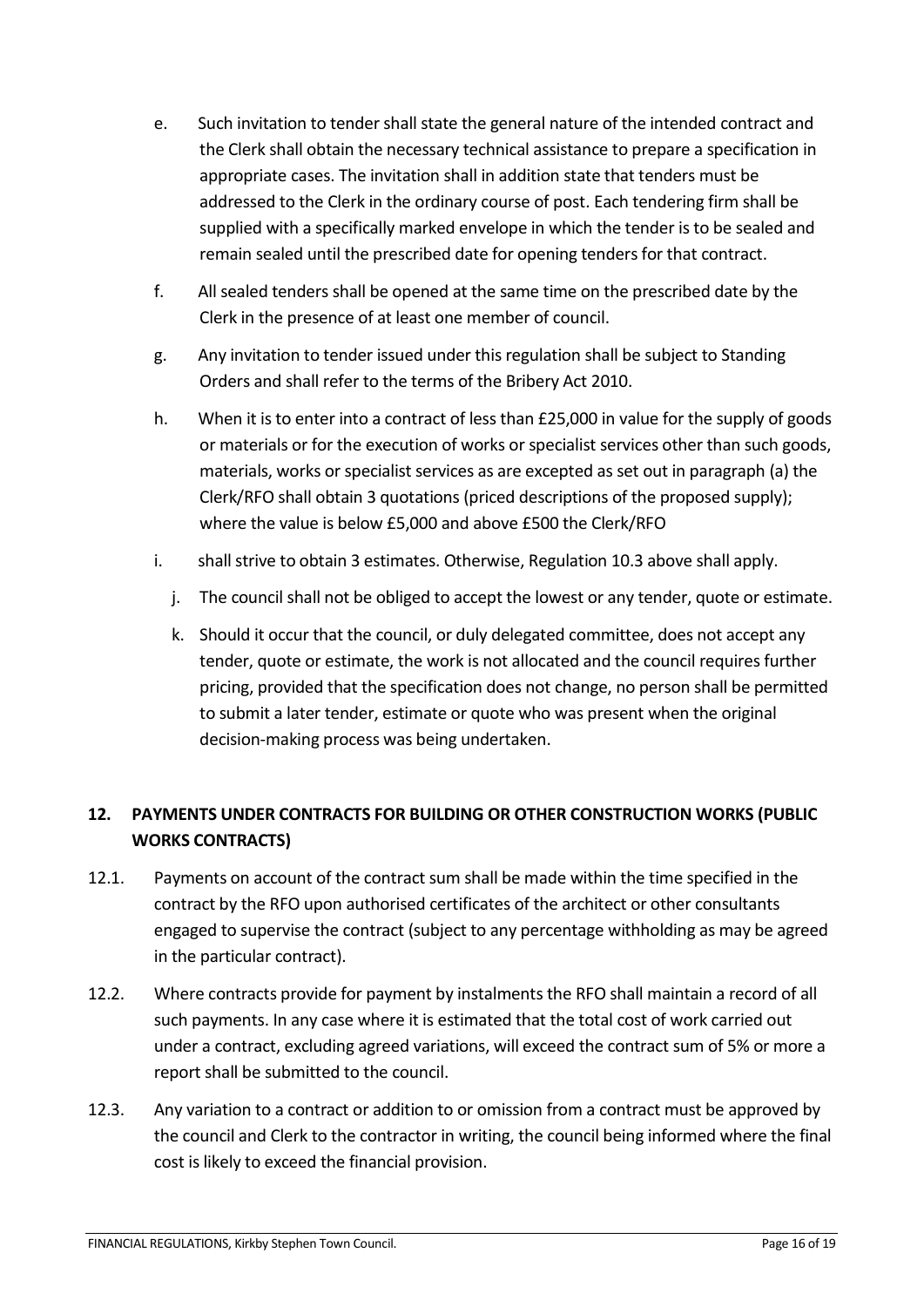#### 13. STORES AND EQUIPMENT

- 13.1. The officer in charge of each section shall be responsible for the care and custody of stores and equipment in that section.
- 13.2. Delivery notes shall be obtained in respect of all goods received into store or otherwise delivered and goods must be checked as to order and quality at the time delivery is made.
- 13.3. Stocks shall be kept at the minimum levels consistent with operational requirements.
- 13.4. The RFO shall be responsible for periodic checks of stocks and stores at least annually.

#### 14. ASSETS, PROPERTIES AND ESTATES

- 14.1. The Clerk shall make appropriate arrangements for the custody of all title deeds and Land Registry Certificates of properties held by the council. The RFO shall ensure a record is maintained of all properties held by the council, recording the location, extent, plan, reference, purchase details, nature of the interest, tenancies granted, rents payable and purpose for which held in accordance with Accounts and Audit Regulations.
- 14.2. No tangible moveable property shall be purchased or otherwise acquired, sold, leased or otherwise disposed of, without the authority of the council, together with any other consents required by law, save where the estimated value of any one item of tangible movable property does not exceed £500.
- 14.3. No real property (interests in land) shall be sold, leased or otherwise disposed of without the authority of the council, together with any other consents required by law. In each case a report in writing shall be provided to council in respect of valuation and surveyed condition of the property (including matters such as planning permissions and covenants) together with a proper business case (including an adequate level of consultation with the electorate).
- 14.4. No real property (interests in land) shall be purchased or acquired without the authority of the full council. In each case a report in writing shall be provided to council in respect of valuation and surveyed condition of the property (including matters such as planning permissions and covenants) together with a proper business case (including an adequate level of consultation with the electorate).
- 14.5. Subject only to the limit set in Regulation 14.2 above, no tangible moveable property shall be purchased or acquired without the authority of the full council. In each case a report in writing shall be provided to council with a full business case.
- 14.6. The RFO shall ensure that an appropriate and accurate Register of Assets and Investments is kept up to date. The continued existence of tangible assets shown in the Register shall be verified at least annually.

#### 15. INSURANCE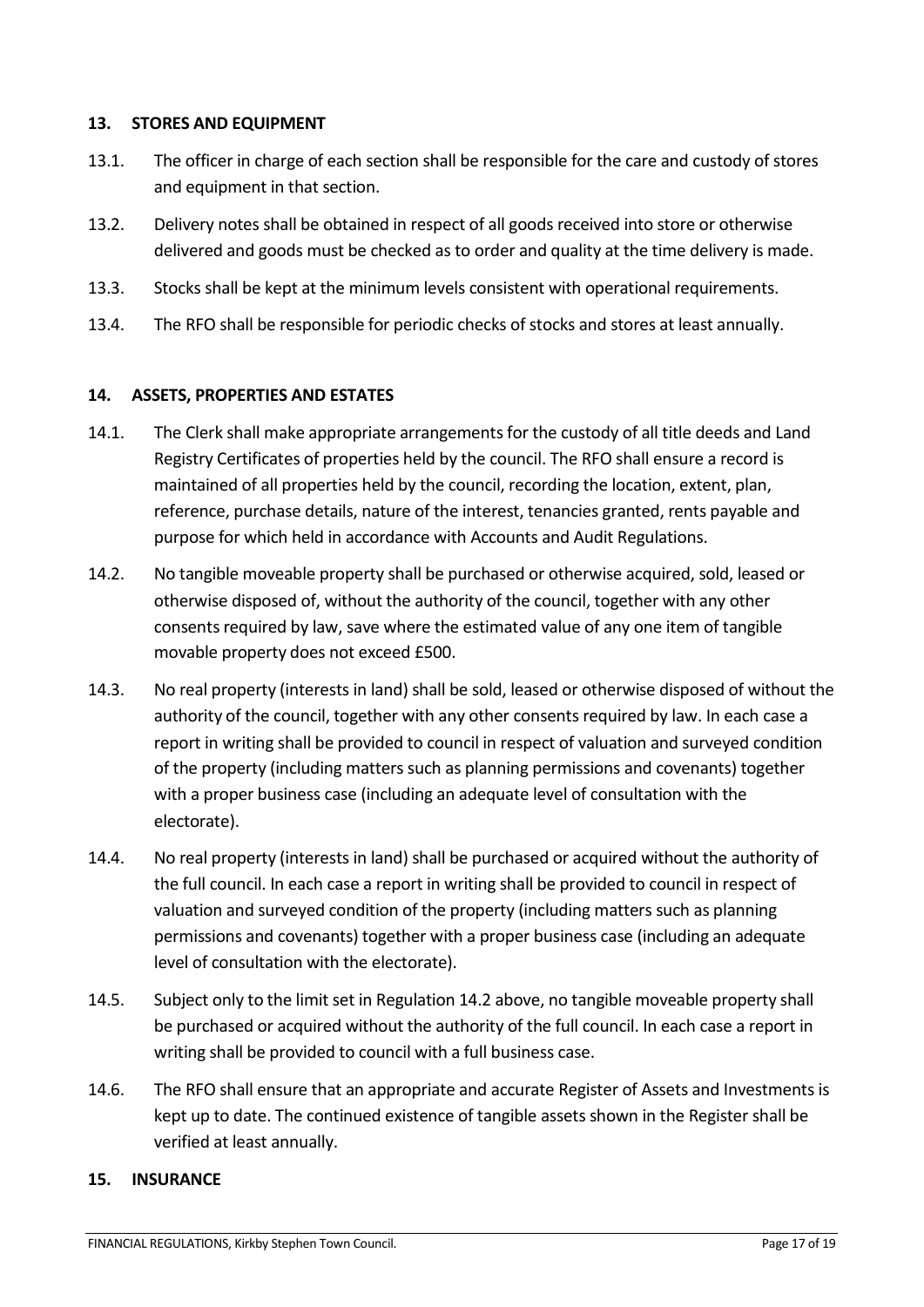- 15.1. Following the annual risk assessment (per Regulation 17), the RFO shall effect all insurances and negotiate all claims on the council's insurers in consultation with the Clerk.
- 15.2. The Clerk shall give prompt notification to the RFO of all new risks, properties or vehicles which require to be insured and of any alterations affecting existing insurances.
- 15.3. The RFO shall keep a record of all insurances effected by the council and the property and risks covered thereby and annually review it.
- 15.4. The RFO shall be notified of any loss liability or damage or of any event likely to lead to a claim, and shall report these to council at the next available meeting.
- 15.5. All appropriate members and employees of the council shall be included in a suitable form of security or fidelity guarantee insurance which shall cover the maximum risk exposure as determined annually by the council, or duly delegated committee.

#### 16. CHARITIES

16.1. Where the council is sole managing trustee of a charitable body the Clerk and RFO shall ensure that separate accounts are kept of the funds held on charitable trusts and separate financial reports made in such form as shall be appropriate, in accordance with Charity Law and legislation, or as determined by the Charity Commission. The Clerk and RFO shall arrange for any audit or independent examination as may be required by Charity Law or any Governing Document.

#### 17. RISK MANAGEMENT

- 17.1. The council is responsible for putting in place arrangements for the management of risk. The Clerk/RFO shall prepare, for approval by the council, risk management policy statements in respect of all activities of the council. Risk policy statements and consequential risk management arrangements shall be reviewed by the council at least annually.
- 17.2. When considering any new activity, the Clerk/RFO shall prepare a draft risk assessment including risk management proposals for consideration and adoption by the council.

#### 18. SUSPENSION AND REVISION OF FINANCIAL REGULATIONS

18.1. It shall be the duty of the council to review the Financial Regulations of the council from time to time. The Clerk shall make arrangements to monitor changes in legislation or proper practices and shall advise the council of any requirement for a consequential amendment to these Financial Regulations.